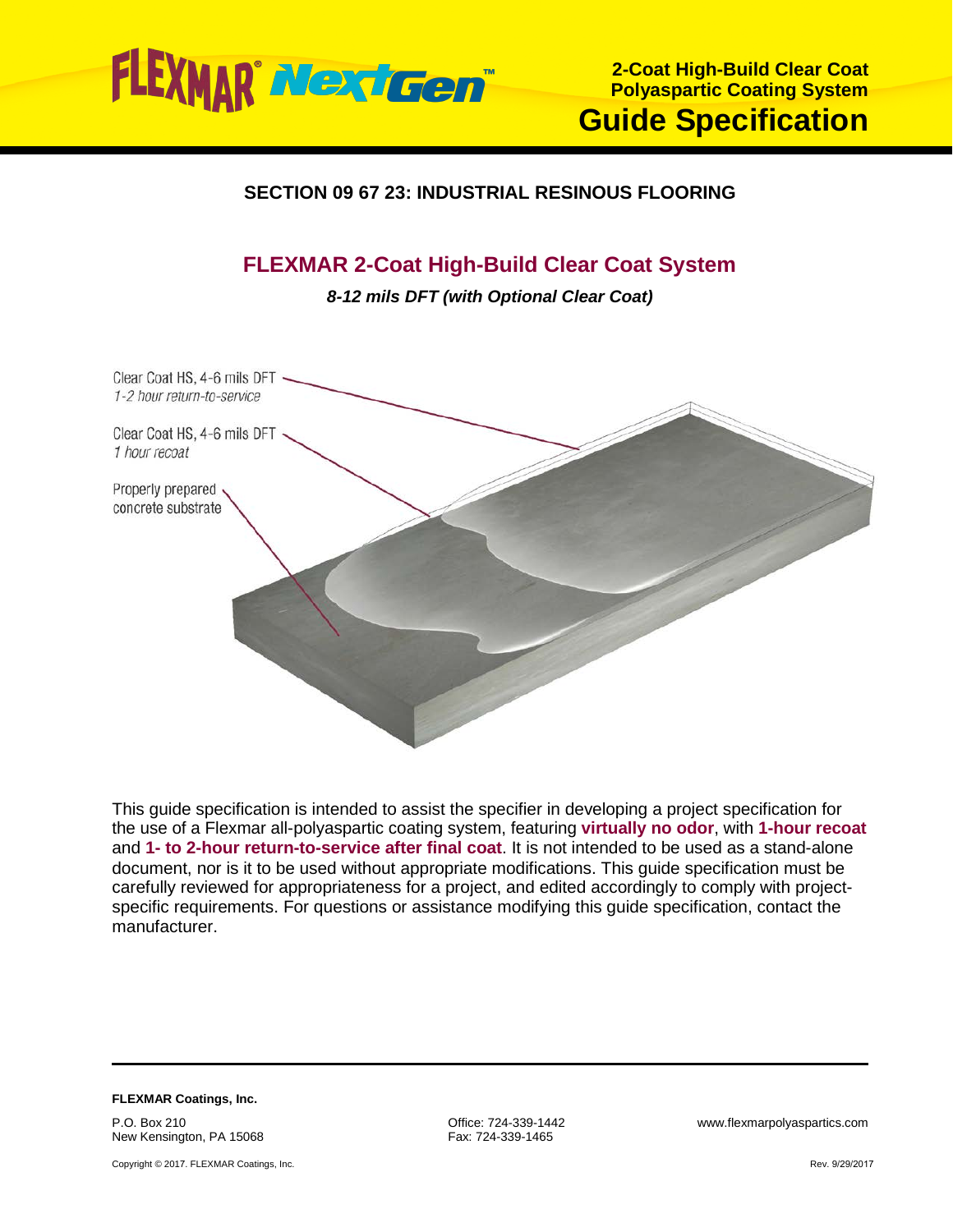

**Page 2**

## **PART 1 - GENERAL**

#### **1.1 RELATED DOCUMENTS**

A. Drawings and general provisions of the Contract, including General and Supplementary Conditions and Division 01 Specification Sections, apply to this Section.

#### **1.2 SUMMARY**

A. Application of 0-VOC, two-coat high-build clear coat polyaspartic coating system.

#### **1.3 ACTION SUBMITTALS**

- A. Product Data: Submit manufacturer's technical data, application instructions, and recommendations for each polyaspartic floor coating component required.
- B. LEED Submittals:
	- 1. Product Data for Credit IEQ 4.2: For liquid-applied flooring components, documentation including printed statement of VOC content.
	- 2. Laboratory Test Reports for Credit IEQ 4: For flooring systems, documentation indicating that products comply with the testing and product requirements of the California Department of Health Services' "Standard Practice for the Testing of Volatile Organic Emissions from Various Sources Using Small-Scale Environmental Chambers."
- C. Samples for Initial Selection: Submit manufacturer's color charts showing full range of color selection for each type of exposed finish required.
- D. Samples for Verification: For each polyaspartic floor coating system required, submit 6-in.<sup>2</sup> (150-mm<sup>2</sup>) samples applied to a rigid backing to demonstrate color, texture, and finish of polyaspartic floor coatings systems.

#### **1.4 INFORMATION SUBMITTALS**

- A. Applicator Certificate: Submit official certificate indicating applicator's successful completion of manufacturer's training program.
- B. Material Certificates: Submit official manufacturer certificate for each polyaspartic floor coating system component.
- C. Material Test Reports: Submit polyaspartic floor coating system test report.

#### **1.5 CLOSEOUT SUBMITTALS**

- A. Maintenance Data: Submit manufacturer's care, cleaning, and maintenance guide to include in maintenance manuals.
- B. Warranty: Submit manufacturer's product warranty.

P.O. Box 210 New Kensington, PA 15068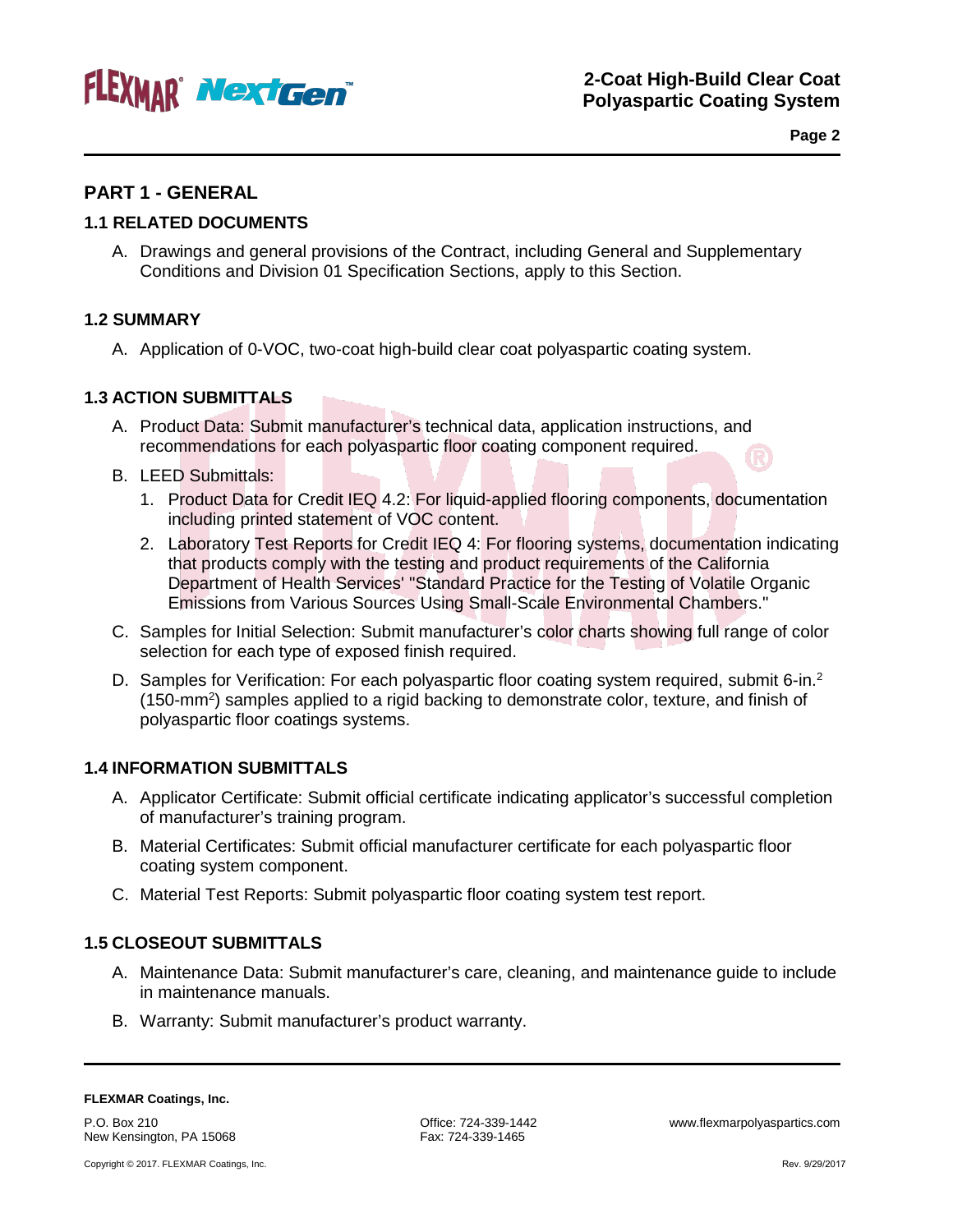

**Page 3**

#### **1.6 QUALITY ASSURANCE**

- A. Applicator Qualifications: An applicator who has successfully completed manufacturer's training program for the application of specified polyaspartic floor coatings systems, and is currently an authorized applicator of manufacturer's coatings systems.
- B. Source Limitations: Obtain primary polyaspartic floor coating system materials, including primers, resins, hardening agents, grouting coats, and topcoats, from single source from single manufacturer. Provide secondary materials, including patching and fill material, joint sealant, and repair materials, of type and from source recommended by manufacturer of primary materials.
- C. Mockups: Apply mockups to verify selections made under sample submittals, and to demonstrate aesthetic effects and set quality standards for materials and execution.
	- 1. Apply full-thickness mockups on 48-in.<sup>2</sup> (1,200-mm<sup>2</sup>) floor area selected by the Architect, Engineer, or Design Professional.
		- a. Include a 48-in. (1,200-mm) length of integral cove base with inside **[and outside]** corner, if specified by the Architect, Engineer, or Design Professional.
	- 2. Simulate finished lighting conditions for Architect's, Engineer's, or Design Professional's review of mockups.
	- 3. Approved mockups may become part of the completed work if undisturbed at time of Substantial Completion.

### **1.7 DELIVERY, STORAGE, AND HANDLING**

- A. Deliver and store materials in manufacturer's original, undamaged packages and containers, with seals unbroken, bearing manufacturer's labels indicating brand name and directions for storage and mixing with other components.
- B. Store in clean, dry, protected location at normal room temperature, according to manufacturer's requirements.

#### **1.8 PROJECT CONDITIONS**

- A. Environmental Conditions: Comply with manufacturer's written instructions for substrate temperature, ambient temperature, moisture, ventilation, and other conditions affecting polyaspartic floor coatings system application.
- B. Lighting: Provide permanent lighting or, if permanent lighting is not in place, simulate permanent lighting conditions during polyaspartic floor coating system application.
- C. Close spaces to traffic during polyaspartic floor coating system application, and for not less than 24 hours after application, unless manufacturer recommends a longer period.

**FLEXMAR Coatings, Inc.** P.O. Box 210 New Kensington, PA 15068

Fax: 724-339-1465

Office: 724-339-1442 www.flexmarpolyaspartics.com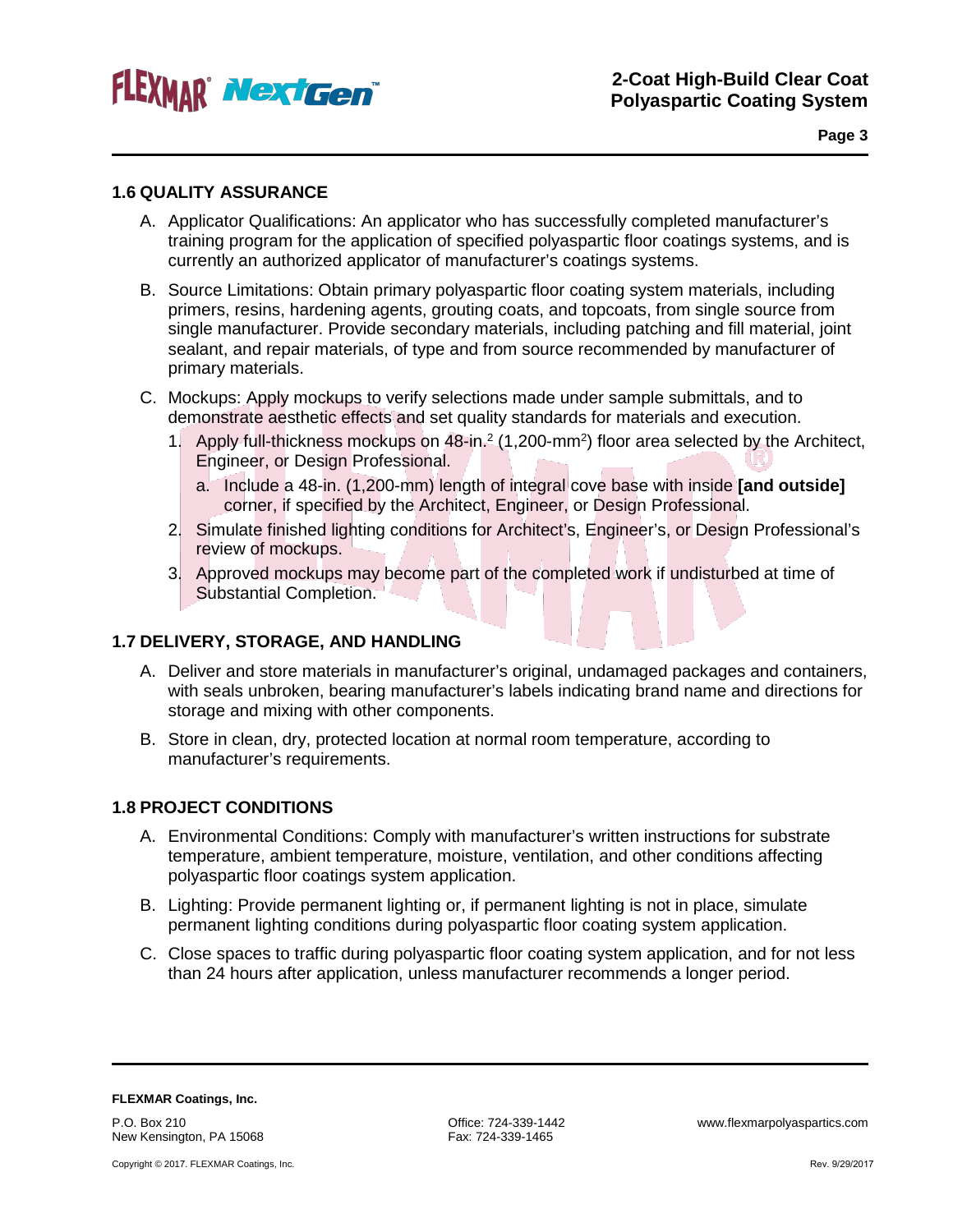

**Page 4**

#### **1.9 WARRANTY**

A. Manufacturer's standard **[10-year residential] [5-year commercial]** warranty against product defects for original owner.

## **PART 2 - PROUCTS**

### **2.1 MANUFACTURERS**

- A. Basis-of-Design Product: Subject to compliance with requirements, provide Flexmar Coatings, Inc. named product or comparable product by one of the following:
	- 1. **[Insert manufacturer's name]**.

## **2.2 MATERIALS**

- A. Abrasion, impact-, and chemical-resistant, commercial and industrial, clear, polyasparticaliphatic-polyurea-based, monolithic floor surfacing designed to produce a seamless floor **[and integral cove base]**.
	- 1. Basis-of-Design Product: Subject to compliance with requirements, provide FLEXMAR Coatings Two-Coat High-Build Clear Coat System with "Clear Coat HS" clear polyaspartic sealer for commercial and industrial floor coatings system, or comparable product by one of the following:
		- a. **[Insert manufacturer's name]**.
- B. System Characteristics:
	- 1. Color and Pattern: **[As selected by Architect, Engineer, or Design Professional] [As indicated by product designation listed above] [Match Architect's, Engineer's, or Design Professional's sample]**.
	- 2. Wearing Surface: Textured for slip resistance where required, otherwise standard manufacturer's surface as shown by sample.
	- 3. Overall System Thickness: 8-12 mils DFT.
	- 4. Dry Time: 1- to 2-hour return-to-service after final coat; 1-hour recoat between coats.
- C. Body Coats: Flexmar Coatings Clear Coat HS clear polyaspartic sealer.
	- 1. Resin: Polyaspartic aliphatic polyurea.
	- 2. Formulation Description: High solids.
	- 3. VOC Content: 0 VOC, virtually no odor.
	- 4. Application Method: Roller, squeegee, or magic trowel.
	- 5. Thickness of Coats: 4 to 6 mils DFT.
	- 6. Number of Coats: One.

#### **FLEXMAR Coatings, Inc.**

P.O. Box 210 New Kensington, PA 15068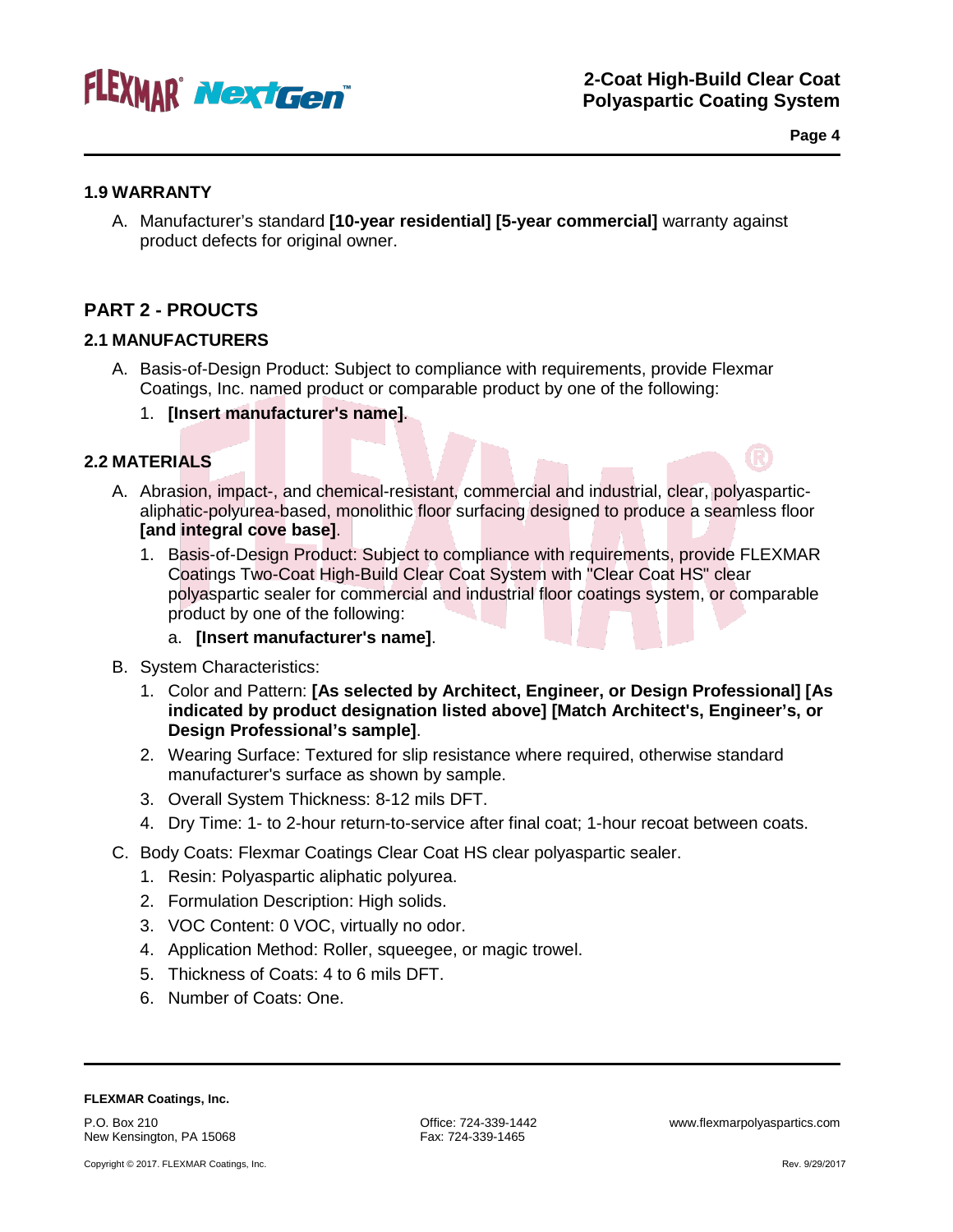

 $\Omega$ 

- D. Topcoat: Flexmar Coatings Clear Coat HS clear polyaspartic sealer.
	- 1. Resin: Polyaspartic aliphatic polyurea.
	- 2. Formulation Description: High solids.
	- 3. VOC Content: 0 VOC, virtually no odor.
	- 4. Number of Coats: One, with anti-slip additive.
	- 5. Thickness: 4 to 6 mils DFT.
- E. System Physical Properties: Provide polyaspartic floor coating system with the following minimum physical property requirements when tested according to test methods indicated:
	- 1. Adhesion to Concrete: 300 psi (2068 kPa) concrete cohesive failure per ASTM-D 4541 Elcometer.
	- 2. Tensile Strength: 4,500 psi (31,026 kPa) per ASTM-D 412.
	- 3. Falling Sand Abrasion Resistance: ASTM-D 968. Clear Coat: 32 quarts (30 liters) sand/dry mil. Color Coat: 40 quarts (38 liters) sand/dry mil.
	- 4. Taber Abrasion: 0.34-0.43 grain (22-28 mg) weight loss per ASTM-D 4060, CS-17 wheel, 35.3 oz (1,000 g) load, 1,000 rev.
	- 5. Flexibility Mandrel Bend: No cracking or peeling, per ASTM-D 522, ⅛ in. (3.2 mm).
	- 6. Impact: 160/160 in.-lb direct/reverse, no cracking per ASTM-D 2794.
	- 7. Hardness: 77 Shore D per ASTM-D 2240.
	- 8. Flammability: Self-extinguishing per ASTM-D 635.
- F. System Chemical Resistance: Test specimens of cured polyaspartic floor coatings systems are unaffected when tested according to manufacturer's Chemical Resistance Chart per ASTM-D 1308 spot testing.

## **PART 3 – EXECUTION**

#### **3.1 PREPARATION**

A. General: Prepare and clean substrates according to manufacturer's written instructions for substrate indicated. Provide clean, dry substrate for application.

**FLEXMAR Coatings, Inc.**

P.O. Box 210 New Kensington, PA 15068

Copyright © 2017. FLEXMAR Coatings, Inc.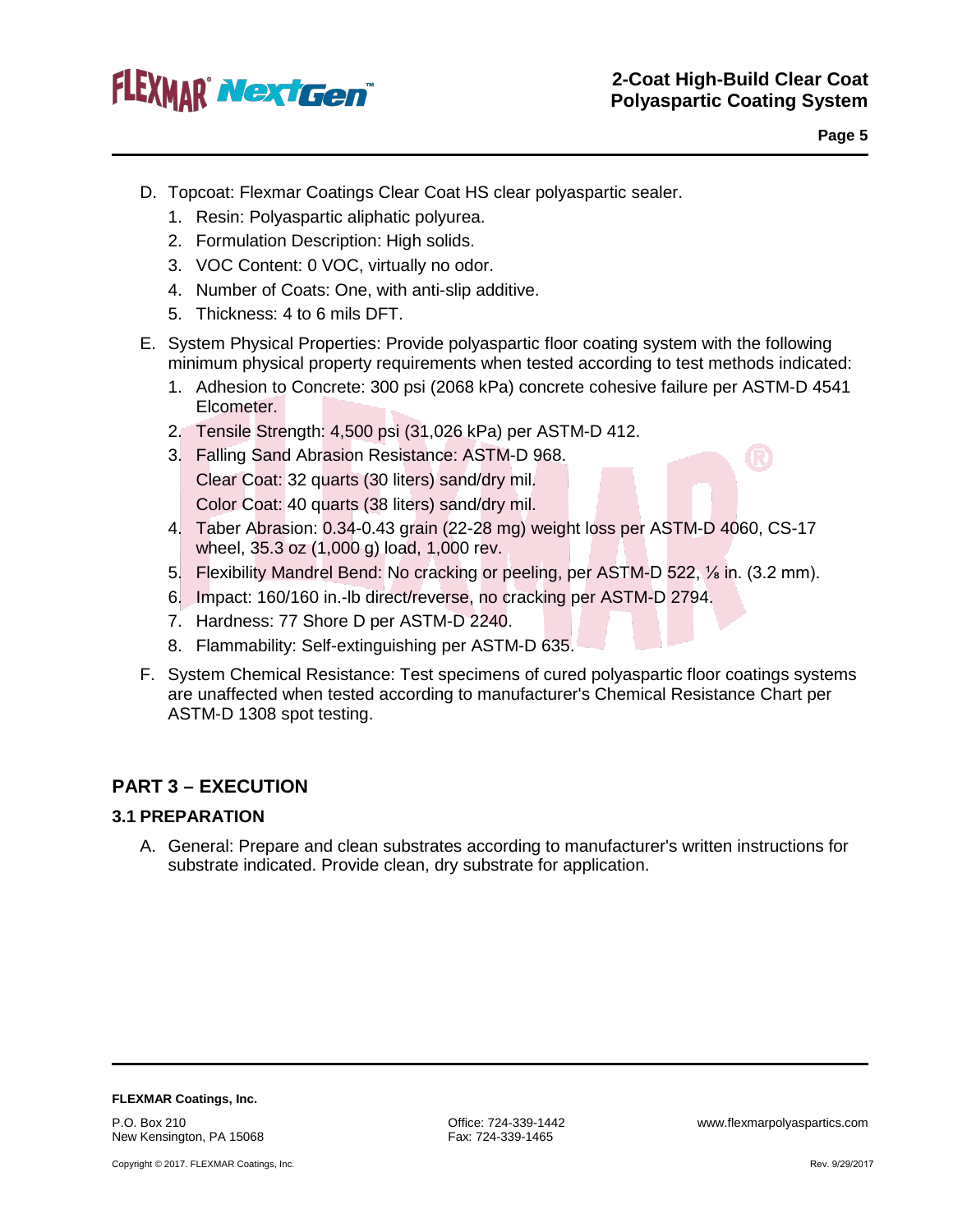

- B. Concrete Substrates: Provide sound concrete surfaces free of laitance, glaze, efflorescence, curing compounds, form-release agents, dust, dirt, grease, oil, and other contaminants incompatible with polyaspartic floor coatings.
	- 1. Roughen concrete substrates as follows:
		- a. Grind surfaces with an apparatus that abrades the concrete surface to a profile as specified by system application guide.
	- 2. Repair damaged and deteriorated concrete according to polyaspartic floor coating manufacturer's written instructions.
	- 3. Verify that concrete substrates are dry and moisture-vapor emissions are within acceptable levels according to manufacturer's written instructions.
		- a. Perform anhydrous calcium chloride test, ASTM-F 1869. Proceed with application of polyaspartic floor coating only after substrates have maximum moisture-vaporemission rate of **[3 lb of water/1000 ft.2 (1.36 kg of water/92.9 m2 )]** of slab area in 24 hours.
		- b. Perform plastic sheet test, ASTM-D 4263. Proceed with application only after testing indicates absence of moisture in substrates.
		- c. Perform relative humidity test using in situ probes, ASTM-F 2170. Proceed with installation only after substrates have a maximum **[75]** percent relative humidity level measurement.
	- 4. Alkalinity and Adhesion Testing: Verify that concrete substrates have pH within acceptable range. Perform tests recommended by manufacturer. Proceed with application only after substrates pass testing.
- C. Polyaspartic Materials: Mix components and prepare materials according to manufacturer's written instructions.
- D. Use patching and fill material to fill holes and depressions in substrates according to manufacturer's written instructions.
- E. Treat control joints and other nonmoving substrate cracks to prevent cracks from reflecting through polyaspartic floor coating according to manufacturer's written instructions.

### **3.2 APPLICATION**

- A. General: Apply components of polyaspartic floor coating system according to manufacturer's written instructions to produce a uniform, monolithic wearing surface of thickness indicated.
	- 1. Coordinate application of components to provide optimum adhesion of polyaspartic floor coating system to substrate, and optimum inter-coat adhesion.
	- 2. Cure polyaspartic floor coating system components according to manufacturer's written instructions. Prevent contamination during application and curing processes.
	- 3. At substrate expansion and isolation joints, comply with manufacturer's written instructions.

#### **FLEXMAR Coatings, Inc.**

P.O. Box 210 New Kensington, PA 15068

Copyright © 2017. FLEXMAR Coatings, Inc.